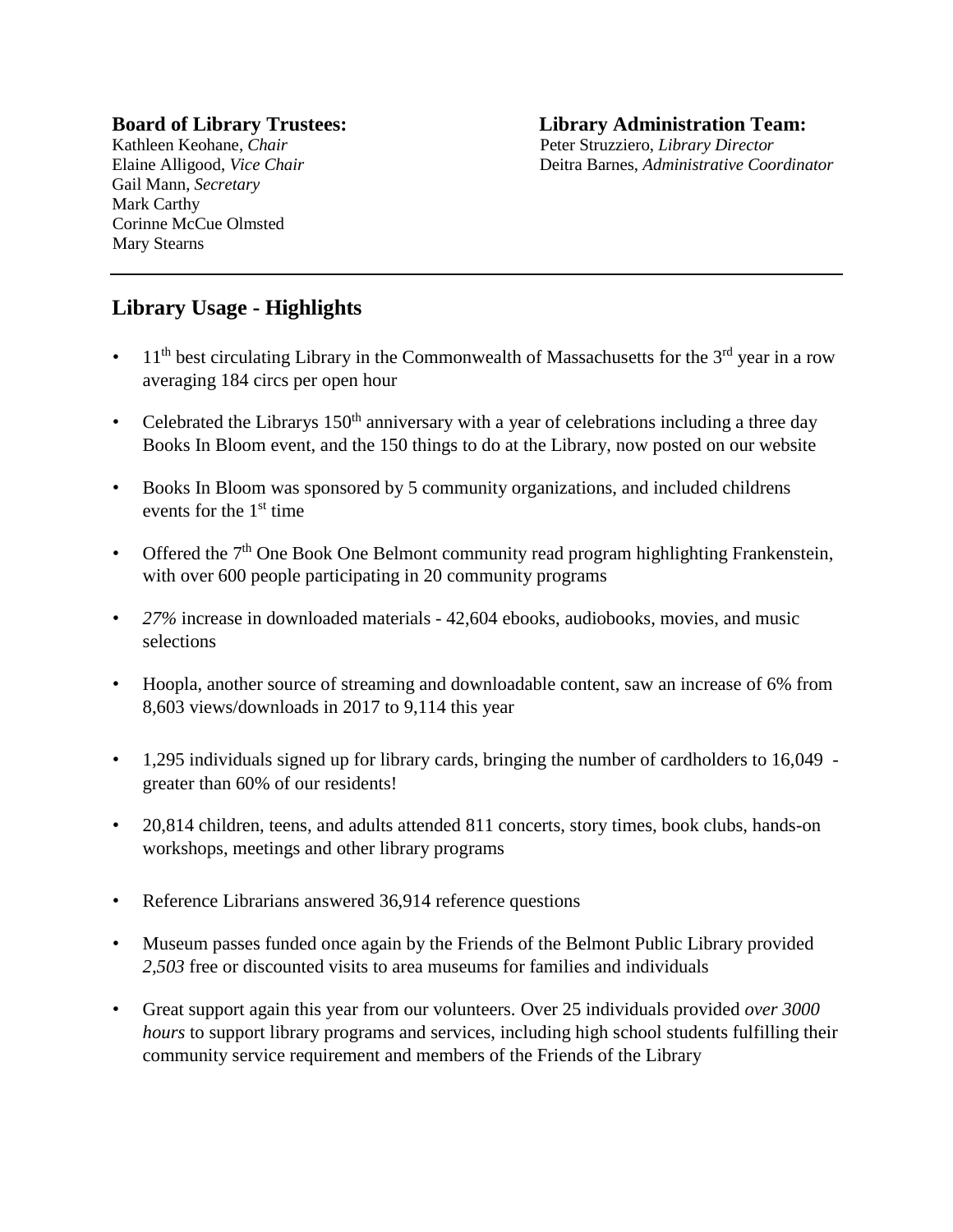## **Jane Gray Dustan Children's Room**

In 2018, the Jane Gray Dustan Children's Room continued its successful programs and partnerships, and expanded community relationships. 364 library programs were able to reach 13,303 children and caregivers, showing strong gains from 2017.

## **An Updated Look for our Children's Room**

We were thrilled to be able to update our Children's Room in 2018. A beautiful new carpet and new coats of paint added some color and brightness to our space. This renovation meant that we had to close the Children's Room for a few weeks in November. Happily, we were able to move almost the entire collection to the library's Assembly Room and still provide almost all of our usual services and programming, even showing an increase in attendance at November programs from 2017. We are very grateful for the public's patience throughout this process and for their positive feedback for the changes.

## **New Hours**

The Children's Room started its successful evening hours on Monday, Tuesday, and Wednesday evenings two years ago. That first year of evening hours helped us to provide services to 5000 additional patrons, who could use the Children's room after work. In 2018, we were happy to start offering evening hours on Thursdays as well. This change helped us serve even more working families.

## **Serving Children from Birth-5 Years Old**

The library continued its popular storytime offerings for ages zero to five and experienced strong attendance once again.

The Coordinated Family and Community Engagement (CFCE) grant continues to provide weekly Literacy Playgroups at the Library, which grew in popularity throughout the year. Through the grant, an educator teaches sign language during our weekly librarian-led baby storytimes. STEM Playgroups were also offered throughout the year including a playgroup to help reach families who may not be able to attend programs during the week. CFCE/Watertown Family Network staff members also collaborated and supported the library staff in creating our first Sensory Storytime for children with autism spectrum disorders, sensory integration issues, and other developmental disabilities.

Programs also included our third annual Preschool Fair to help families explore the different local schools available in the Belmont area, pajama storytimes, demonstrations of the Music Pups program from the Powers Music School, and monthly sing-alongs from the Ukuladies, a new musical duo made up of the vocal and ukulele performing talents of children's librarians.

The Jane Gray Dustan Trust continues to fund a variety of programs for young children, including monthly infant-toddler sing-alongs with Matt Heaton, music and movement classes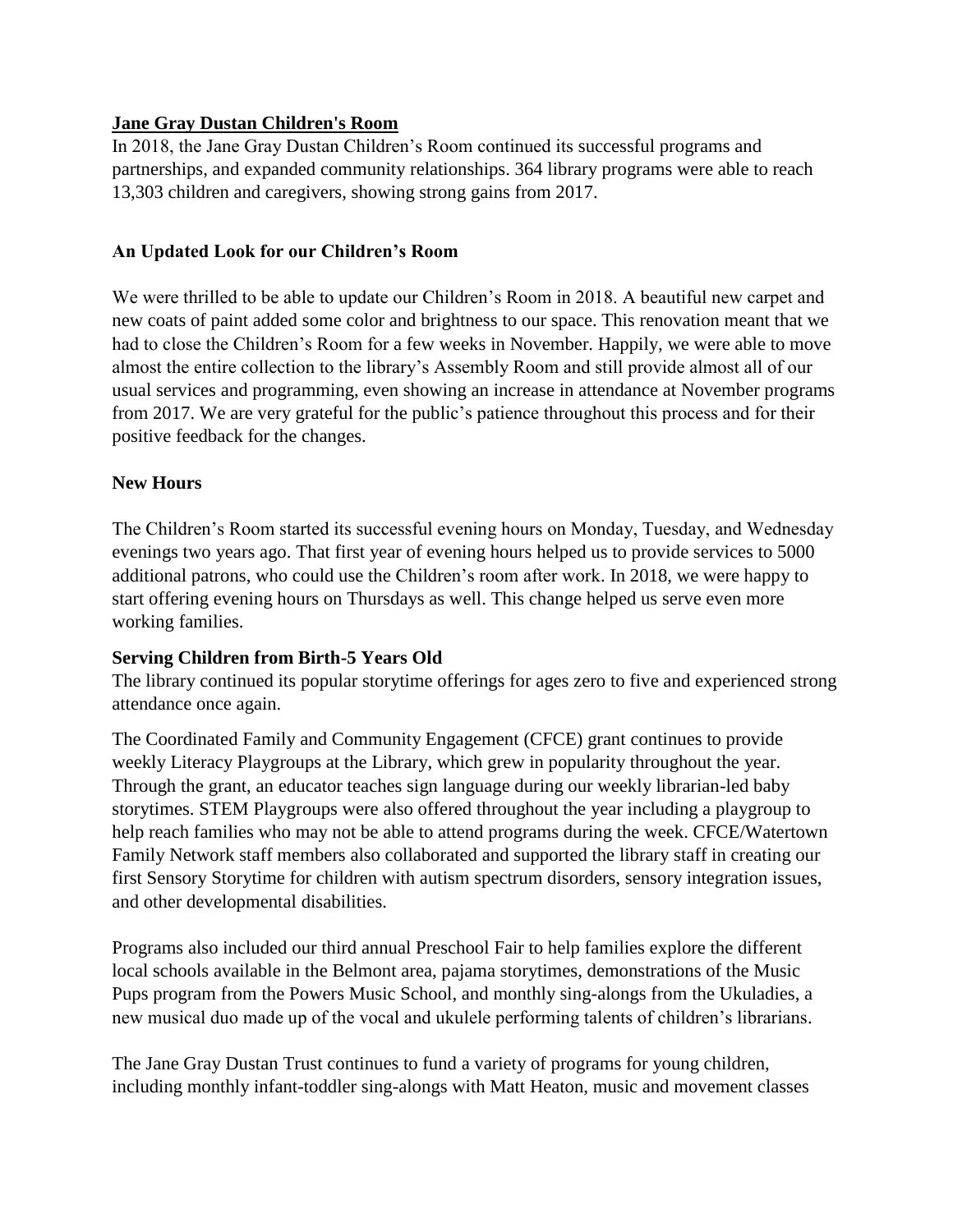with Belmont resident Rubi Lichauco, the Musical Storytime series by Powers Music School, and the return of our popular New Year's Eve concert where families got to ring in an early new year with Sulinha Boucher and her band.

#### **Serving School Age Children**

The Children's Room continued offering a variety of programming for school aged children including the continuation of our Parent Child Book Club, chemistry activities with Mad Science, STEAM programs with the Duct Tape Network, and robotics and coding with the library's Lego WeDo kits, where we added an evening session in order to reach families that cannot attend in the afternoon hours. For the first time we offered elements of storytime to elementary aged children through our new Stories and Snacks program, where a librarian read from chapter books such as *Mary Poppins* and *The Wizard of Oz* while children enjoyed listening while snacking.

Vacation week programs had excellent attendance and included visits from Ed the Wizard, Nappy's Puppets, and Jay Mankita's Playful Engineers program where children could build, design, and create on his amazing traveling maker space. It also included two popular Imagination Station programs where we provided craft supplies of all kinds and children had the chance to make their own artistic creations.

#### **Summer Reading**

Over 600 children signed up for the 2018 summer reading program. Children once again set their own reading goals for the summer and, when they reached their goal, chose a book as a prize. Pre-readers completed early literacy skill-building activities and also selected a book as a prize when they finished. The prizes were generously funded by the Friends of the Library.

Summer programming included programs from Mike the Bubble Man, a concert from Emily Hall, an introduction to birds of prey with Wingmasters, and a Make Your Own Musical Instrument program for preschoolers. We also continued to feature workshops for older children on topics ranging from magic tricks to creating Vincent Van Gogh inspired art work. The Children's Department also teamed up with Adult and Teen services to produce family friendly evening programs including Family Game Nights, Movie Nights, and two decades parties to encourage families to learn and engage in different activities from the 60's, 70's, 80's, and 90's.

## **Bringing the Community Together**

We were privileged to have two invaluable programs from local residents. Ellen Leigh brought her service dog Ricky with her one afternoon to read books about service animals and answer questions. Local superstar Becca Pizzi won her second World Marathon Championship this year and was kind enough to do a program just for children where she read stories about working hard and being a gracious winner.

The Belmont Library community continued to show their generosity. The library held their first ever pajama drive to benefit Cradles to Crayons. Patrons donated new pajamas for children of all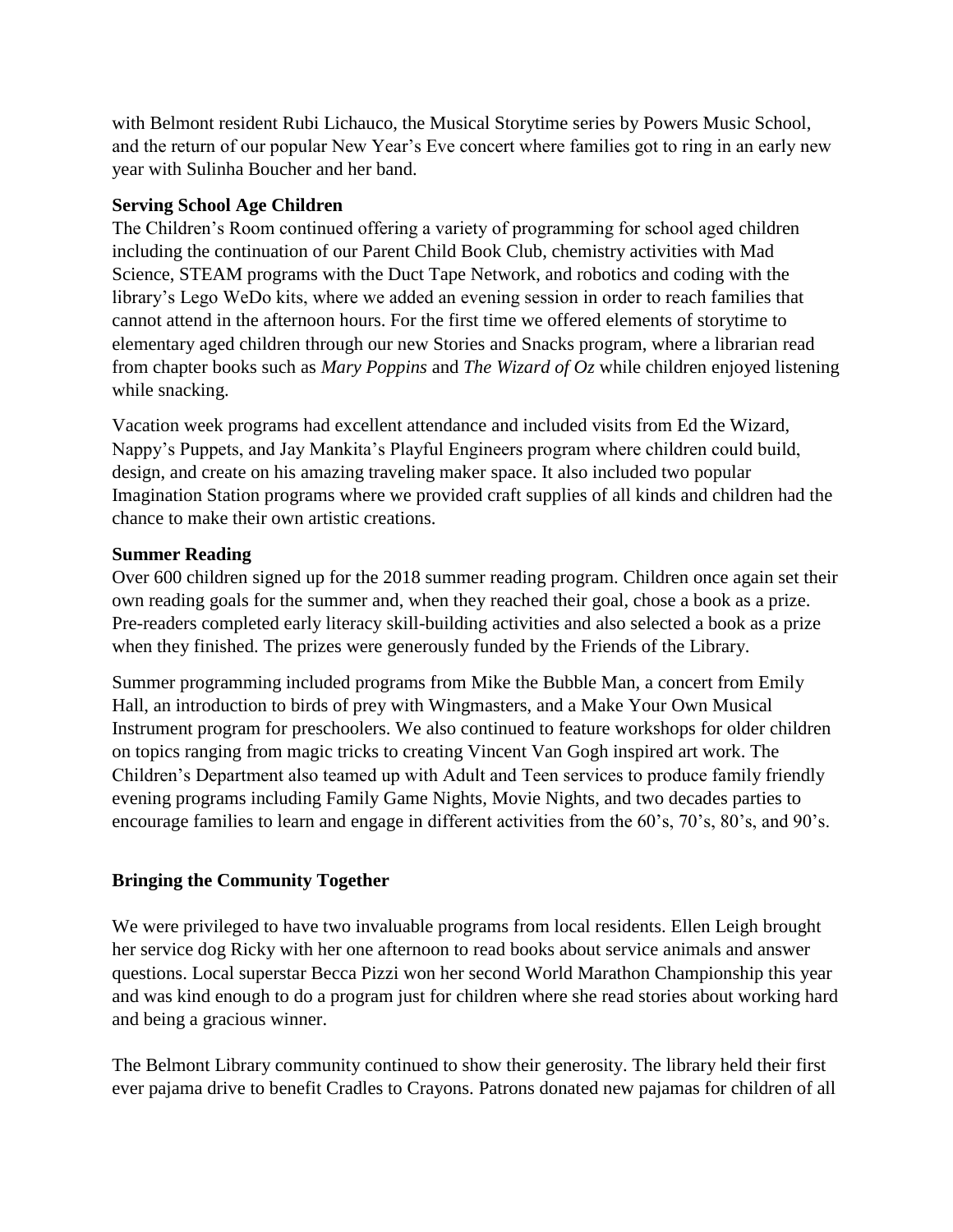ages, and the library was able to send sixty-one pairs of PJs to Cradles to Crayons. This event was supported by the Massachusetts Board of Library Commissioners.

The Library turned 150 this year, so we celebrated with a birthday party. The party happened as part of the Books in Bloom series of events and brought nearly 200 attendees to make party hats, birthday cards, decorate cookies, and of course, eat some cake.

One Book One Belmont always means a busy time at the library, and this year was no exception. The Children's Room contributed three programs to our community read series of events: our largest ever attended Parent Child Book Club where families could read and discuss Frankenstein; Radical Robotics with Mad Science where attendees could see robots in action and even create their own; and our Spooktacular Halloween Concert with Emily Hall gave even preschoolers a chance to be part of the action.

## **Outreach**

The Children's Librarians held 31 off-site programs, reaching 1,516 children and caregivers, a 48% increase from 2017. The librarians continued visiting the Wonder School and Waverly Square Day Care. They also participated in Belmont elementary school events.

Over the summer, librarians continued their successful weekly storytimes at the Belmont Farmers' Market. We were pleased to once again work in partnership with the Belmont Recreation Department to offer weekly readings and craft time at the Kids Activity Program summer camp in July and August. We also teamed up on a Pumpkin Carving program near Halloween.

## **Young Adult Services**

## **Programming**

Over the course of the year, the library offered 118 programs for teens, with 1,217 patrons in attendance, as well as a teen-focused Summer Reading program.

Among the most popular offerings were our multiple Escape Rooms, immersive experiences that require attendees to work together to solve a series of puzzles in an allotted time, promoting critical thinking skills and teamwork. . The year's Escape Room offerings included an ancient history themed "escape from the tomb," a smash-hit Harry Potter Escape, and a One Book One Belmont tie-in Frankenstein Escape Room. 116 Escapees of all ages accepted our challenges.

19 teens took part in our first ever Ramen Challenge, which gave intrepid chefs and makers of food monstrosities alike a pack of ramen noodles, a table full of potential ingredients, and a time limit to wow the judges. The program ended with many of the teens present enthusiastically asking for the program to happen again soon.

This year also saw teen video gaming programs featuring the library's Nintendo Switch and the retro Nintendo SNES Classic, which allowed teens to socialize and make friends while having fun playing hit games.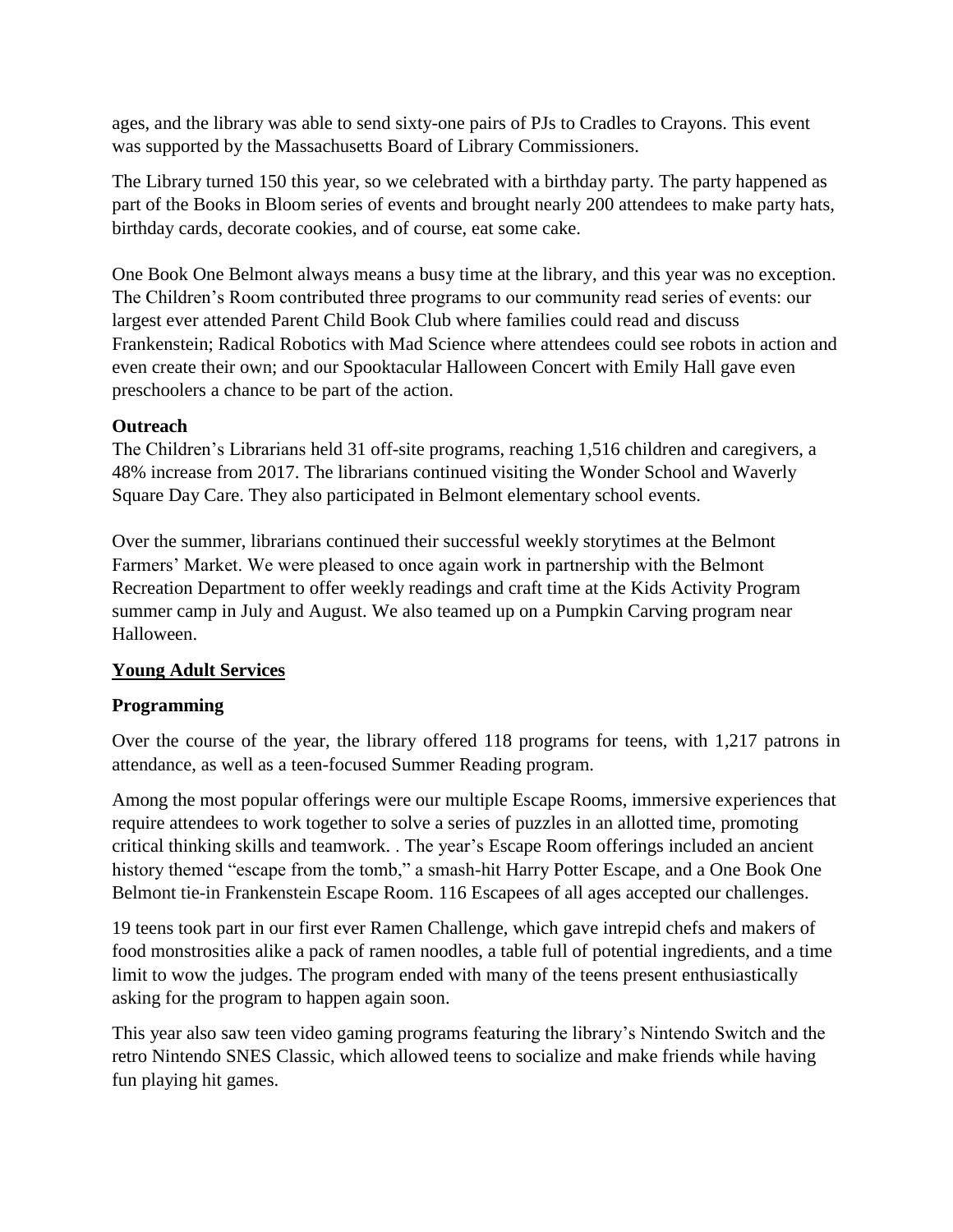We strive to provide safe spaces for all patrons, and especially teens who may feel marginalized. One such program introduced this year was the LGBTQIAP+ drop-in program for teens. This offering provides a safe space with activities, books, and snacks to lesbian, gay, bisexual, transgender, queer or questioning, intersex, asexual, and pansexual teenagers and their allies.

## **Academic Support, STEM, and Leadership**

The ever-popular Homework and Hot Chocolate program continued this school year. Middle school students enjoyed a dedicated homework space, snacks, games, and crafts, including button making, metal stamping, and vinyl sticker making. For high school students, the library put into place Exams Study Room times, with the Assembly Room reserved to offer students extra space for studying for the upcoming tests, as well as to provide snacks, drinks, and reference support. This year, a therapy dog was on hand for stressed teens to take a break and visit during one of the sessions. This program served 100 teens in support of their test taking. Support for college searches also took place at the library, notably Collegewise returning to the library to put on their informative college essay workshop for students.

Teen leadership took center stage at the library this year. The Roborama Robotics Fair lead 120 young adults and families through several stations of robotics activities, including the chance to drive their competition robot. This effort was put on in partnership with the high school robotics team, Record Robotics, as well as two local Lego League robotics teams. The entire endeavor was teen conceived and teen run. Other projects which showcased teen leadership included a performance of Love's Labor's Lost by the Boston Teen Troupe, and a robust Teen Advisory Board. The Board worked to create displays in the teen room, provide support for summer reading by preparing materials, and planned and ran a game night program at the library.

The creative writing program made its return, and the interests of writerly teens were also supported by the addition of a "National Novel Writer's Month" drop in, featuring group writing exercises, access to a vintage 1940s typewriter, and timed writing challenges.

The library's computer programming classes for middle and high school students, using the language Python, made a return, providing an outlet for teens interested in coding and problem solving. The library also provided Hackathon Python workshops. Girls Who Code, the national computer programming organization dedicated to getting young women interested in coding and STEM fields, continued to be a strong presence at the library.

The Young Adult Librarian also made a point this year to increase presence at Chenery, attending the Chenery book fair, attending a meeting the Chenery Gay-Straight Alliance for Social Justice to promote programs, and doing books talks on teen books about World War II in support of an 8th grade English unit on the subject.

## **Summer Reading 2018**

Summer reading featured joint programs with the children's and adult departments, including the aforementioned Harry Potter Escape Room, movie nights, crafts, and the incredibly popular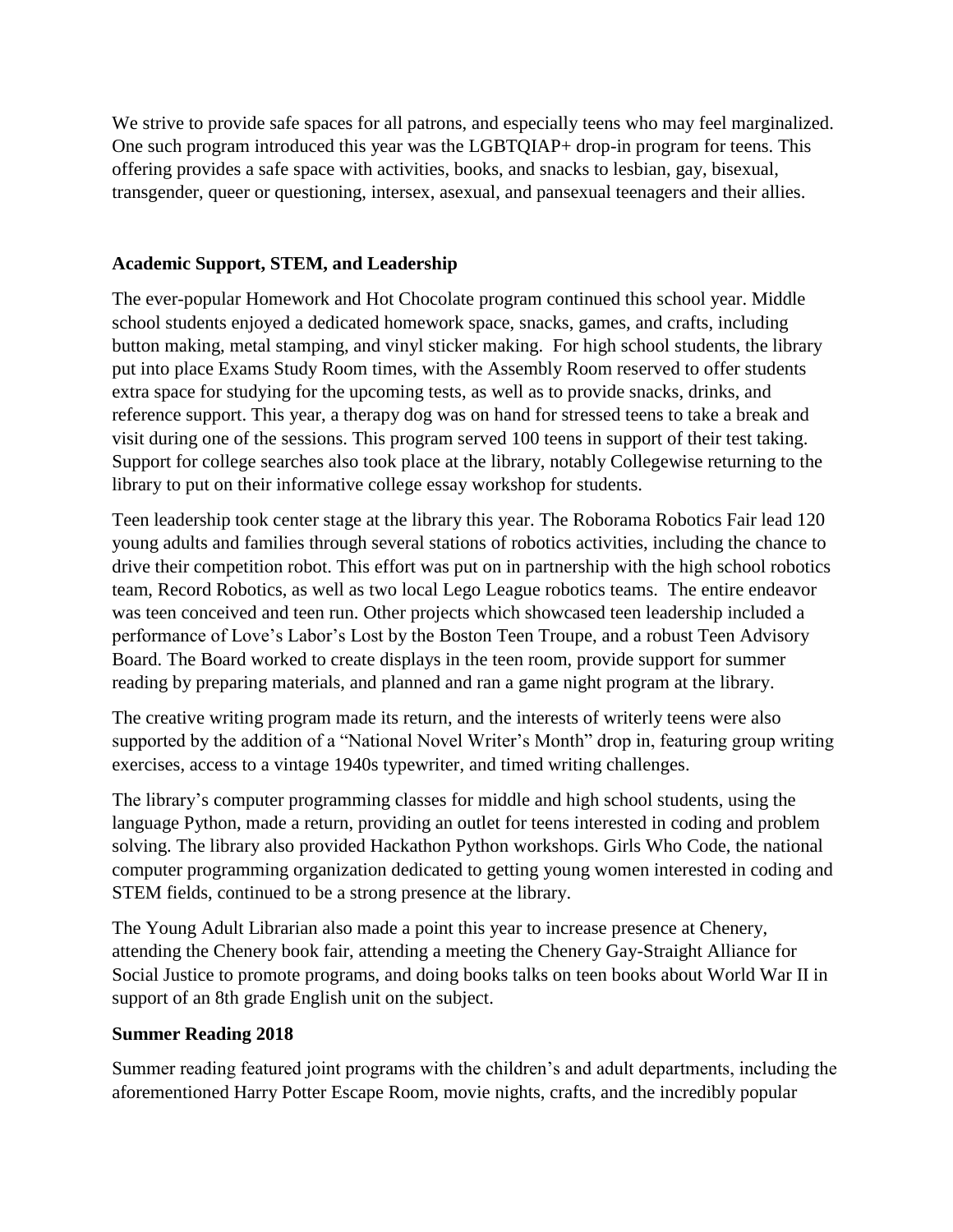Harry Potter wand making, with 60 attendees of all ages. The kick-off and close out to these years program showcased "Decades" parties drawing from the "Libraries Rock" theme.

Scratch off tickets, with prizes like giant gummy worms, signed copies of popular books, and candy, were given out to teens whenever they checked out books, one per day; a total of 697 tickets were used. We replaced reviews and trivia this year with teen bingo cards, creating greater continuity between the children, teen, and adult programs. Teens could earn an additional raffle ticket per every row they filled out on the sheet and were then entered into weekly drawings for gift cards, and a grand prize drawing for an Instax Mini camera at the end of summer. 220 Belmont teens participated via bingo cards.

To close off our summer reading program, the library invited librarians from the unique Papercut Zine Library in Boston to put on a Zine Workshop just for our teen patrons. This Do-It-Yourself, indie art form provided teens with a low-cost, satisfying way to express their creativity and thoughts, and did so for 12 teens.

## **Adult Services**

## **Digital Services**

With demand for digital resources continuing to rise, the library added three new offerings this year.

- *Kanopy*, a film streaming service that emphasizes independent and foreign films, documentaries, and film festival favorites, for all ages, was introduced in September. Usage has grown steadily over its first four months, and patron feedback has been very positive.
- *Legal Forms*, from database vendor Gale-Cengage, was also introduced this fall. This resource offers patrons downloadable and editable Massachusetts legal forms, such as tenant-landlord documents, incorporation documents, living wills, and many more. Also included are a directory of attorney's by practice area (for all states), and a dictionary of legal definitions explained in layman's language.
- *NYTimes.com* is now being offered for free to our patrons with access through our membership in MLN. Belmont patrons have viewed 2,628 pages over approximately 6 months –an average of more than 400 pages per month.

Less visible, but equally important was a change the library made from use of the Clean Slate to Deep Freeze software on all public computers. This type of software is used to wipe information and searches from computers after patrons are finished with sessions thus insuring maximum privacy for all our patrons, particularly Belmont High School who need to use their personal accounts for homework. Upon logging out, the computer is rebooted to the original or frozen state, removing any unwanted changes, including any person information patrons may have unintentionally left behind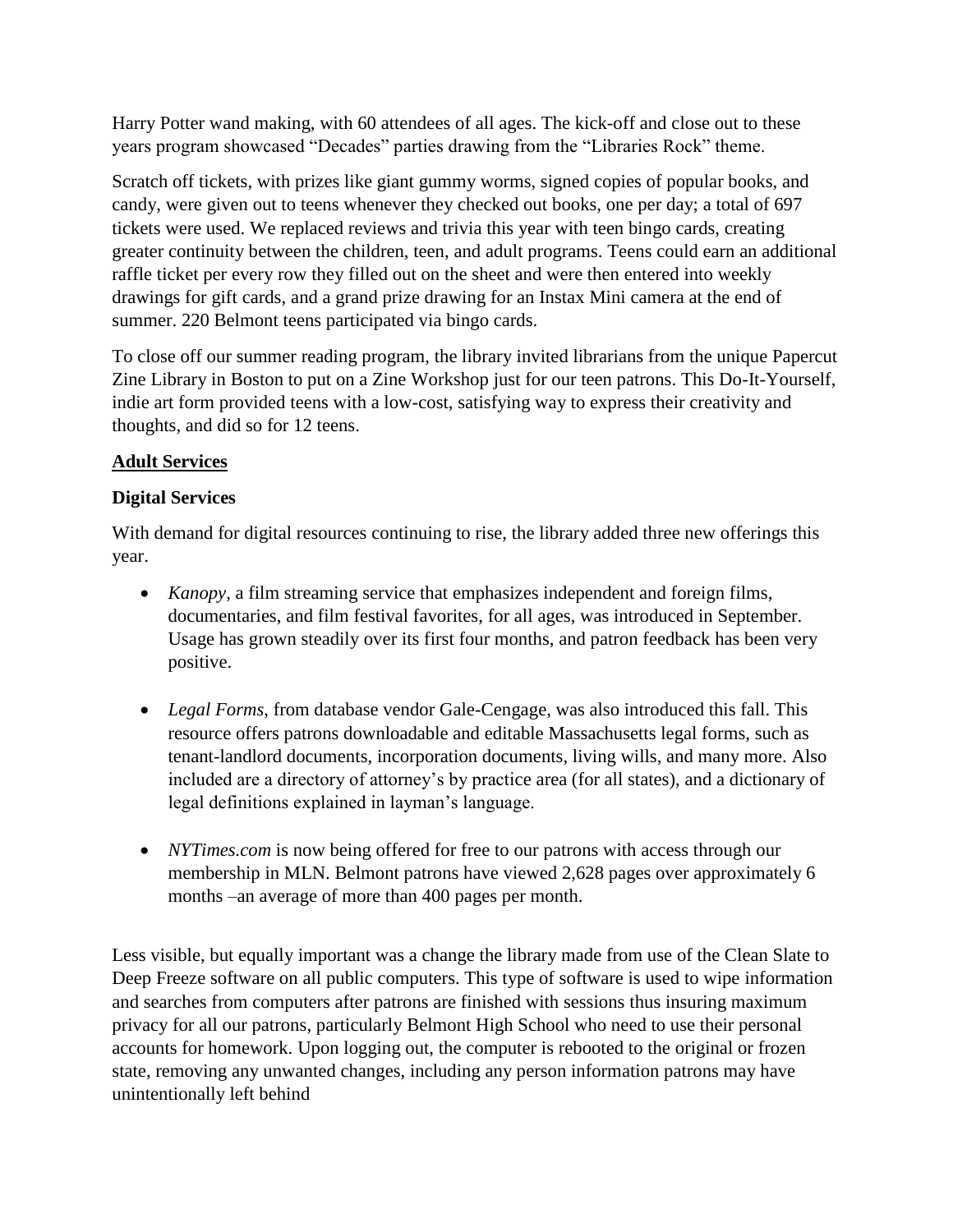It was another very strong year for *Overdrive*, a catalog of ebooks, eaudiobooks and other digital content shared by all the MLN libraries. In 2018, Belmont patrons downloaded 42,604 digital materials--an increase of 27% over last year's 33,579 downloads. Hoopla, another source of streaming and downloadable content, saw an increase of 6% from 8,603 views/downloads in 2017, to 9,114 this year.

Some resources that remain popular with Belmont patrons include: *Lynda.com* a library of video tutorials on a wide array of business and technology subjects; *Ancestry.com library edition*, a source of genealogical data; *Consumer Reports*, a source of independent product ratings and other consumer information; and *RBDigital magazines,* a collection of digital magazines covering business, world news and events, and entertainment.

*LexisNexis* a legal and business news resource was discontinued due to low usage and rising costs.

## **New Technologies**

One of the visible changes in the library can be seen in the front lobby with the new digital display system. Replacing a traditional bulletin board, the display utilizes a 60" smart tv, with streaming slides of library events. The slides can be updated remotely from any computer, and are easily revised to reflect current programs, databases and areas of the collection. Not only does this display present information in an engaging and contemporary manner, but it is easily duplicated and can be used for additional digital displays within the library and community.

The Library hired an Intern from the Simmons University Library Science program at the end of 2017. The initial plan was for six months but was extended to 12 as Intern Alexandra Bush proved to be a strong asset. The Technology Librarian worked with Alex to regularly implement a variety of updates to our networked computers. In addition to these duties, Alex was able to function as a backup technology troubleshooter for both patron and staff and also lead programing such as Lego WeDo for the Children's Room and workshops on using the library's digital slide scanners. At the end of her 12 month internship Alex applied for an open part-time position and was hired in that new capacity. The Library will look to bringing a new intern on board in mid-2019.

The library added Digital Slide Scanners to the circulating collection in the summer. Introduced to patrons with a presentation at the Beech Street Center, these units have become increasingly popular. Patrons have the option of either checking out a scanner for home use, or scheduling appointments with library staff to scan up to 50 slides. This dual approach reflects the library's commitment to serving a range of technological skills, and meeting patron needs with this exciting new offering. Since their introduction, the scanners have circulated well, and staff have helped patrons with their personal slides.

The Library has multiple forms of technology available for patrons to check out, some to take home, some for use in the library. The Library circulated laptops, Rokus, phone chargers, and Kindles over 2100 times to patrons. We are proud of these numbers and will work to increase usage next year by adding more devises.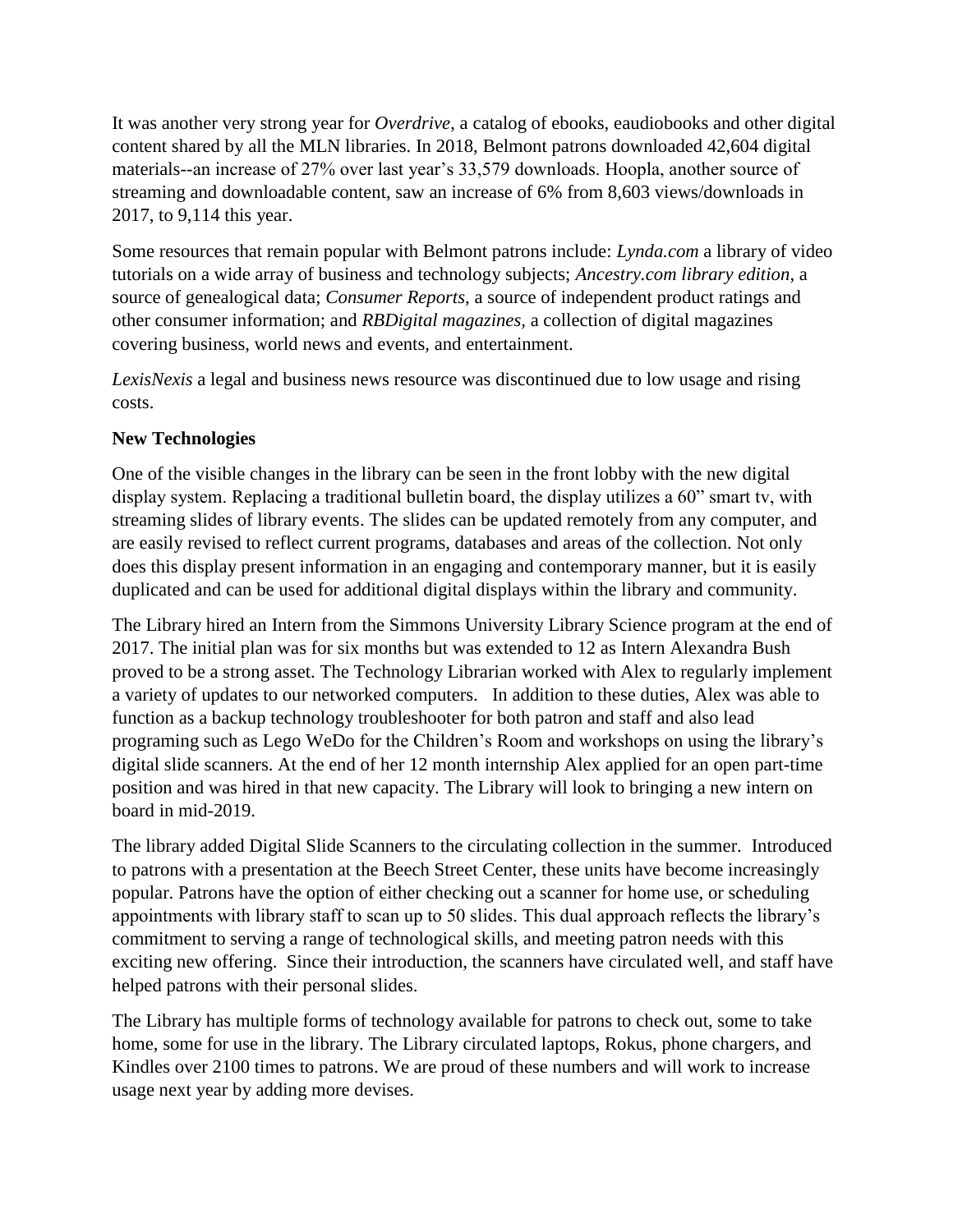In April and May, the library hosted Windows 7 training classes for seniors using laptops from the mobile classroom. This was a supplement to the Absolute Computer Beginners Workshop taught by town IT Director Dave Petto. Senior volunteers followed up this initial six week course with an additional six weeks of training and support on Windows 7 for recent graduates.

The Library makes great use of self check out machines available in the main library lobby as well as the Children's Room. The machines allow patrons an opportunity to check out their own materials which acts as a great accent for busy times of the day when all staff might be engaged with other patrons.

## **Programs and Community Partnerships**

The Library offered 278 programs specifically for adults and teens in 2018, largely funded by the *Friends of the Belmont Public Library* and Community Grants.

A highlight of the year was the Library's seventh town-wide read, One Book One Belmont (OBOB), celebrating the 200th anniversary of the publishing of Mary Shelley's *Frankenstein.*  This classic with themes of compassion and forgiveness, appearances and acceptance, isolation, and secrecy, and often considered the first work of science fiction, found "new life" as one of Belmont's top-circulating books of 2018.

Our program involved collaboration with thirteen co-sponsoring community organizations who worked together on programs that explored the themes of the OBOB title. Some of the OBOB programs, held during the month of October, included a well-received exhibit by local artists called "Monster Misunderstood" on display at the library; "Masquerade Music for Food," a Belmont High School Orchestra concert, with Frankenstein-themed musical pieces; a viewing of the classic Mel Brooks' comedy "Young Frankenstein" at Belmont Cinema; a Frankensteinthemed workshop in 3D printing; and several Frankenstein book discussions groups. The Library also hosted a program on Chinese fiction, spoken entirely in Chinese. This year's culminating event was a talk by Charlotte Gordon, author of the dual biography, *Romantic Outlaws: the Extraordinary Live of Mary Wollstonecraft, and her daughter Mary Shelley*. Participation in all OBOB events drew more than 650 people.

Another programming highlight of 2018 were events celebrating the 150th anniversary of the opening of the first Belmont Public Library.

In collaboration with the Belmont Garden Club, the library hosted its first *Books in Bloom*, since 2013. This event featured an exhibit with 24 creative floral interpretations of popular books, and drew an enthusiastic crowd of approximately 200 people. Other sesquicentennial events included an open house held by the Belmont Historical Society, that allowed visitors to learn about the history of Belmont and its library through media displays, and the stories of Historical Society members. We also had a 150<sup>th</sup> Library birthday party hosted by the Friends, that offered crafts, activities and of course, birthday cake which I as Chair of the Trustees got to cut for the children myself.

## **More Programs for Education and Entertainment**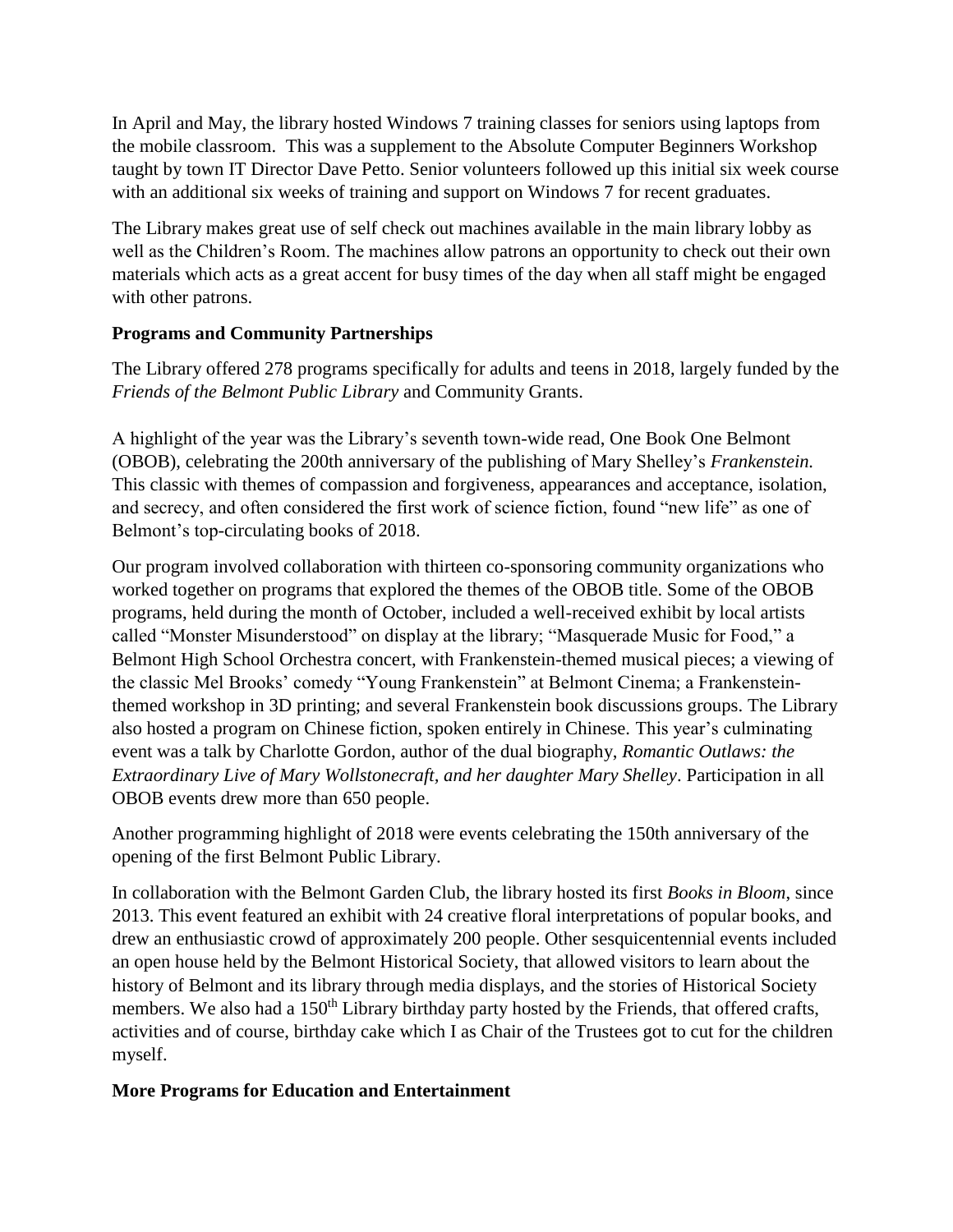As part of the Friends' Author Series, Gish Gen's spoke about her book "*Girl at the Baggage Claim*," a nonfiction work that explores how differently Easterners and Westerners regard the concepts of self and society, and what that means for education, politics, business, and art in an ever closer world. This was one of the year's most popular events, drawing a crowd of more than 150 people.

Highlights of the Friends' *Music on Saturday* series were "Beijing Opera," a collaboration with the Belmont Chinese American Association (BCAA), and "Fiddlin Quinn and his Big Folk's Band," a fiddle, banjo, and guitar trio, that inspired some foot-stompin', all-ages fun.

Tai Chi at the Library continues as a "health and wellness" offering, and a Tuesday evening class has been added, due to strong attendance at the Saturday morning class.

## **Book Discussions**

Library staff members continue to offer two different book discussion groups, the classicsfocused Senior Book discussion led by Reference Librarian Miriam MacNair at the Beech Street Center, and the monthly Belmont book discussion group led by Reference Librarian Nancy McColm, that reads current literary fiction.

Books and Bites, the monthly book review program coordinated by Reference Librarian Miriam MacNair coordinated Books and Bites featured the following author programs, along with a space for community members to enjoy snacks and discussing literary topics, in 2018:

In January, Belmont author Susan Rubin Suleiman spoke on her book *Budapest Diary: In Search of the Motherbook*. In February, author Melanie Brooks spoke on her book *Writing Hard Stories: Celebrated Memoirists Who Shaped Art from Trauma*. The Books and Bites program in March featured a talk by Miriam MacNair on the novel *Little Women* by Louisa May Alcott. In April, Nina Sankovitch spoke on her book *The Lowells of Massachusetts: An American Family*. In May, author Eric Hurwitz spoke on his book *Massachusetts Town Greens: A History of the State's Common Centers*. In November, author George Howe Colt spoke on his book *The Game:Harvard, Yale, and America in 1968*. In December, author Robert B. Charles spoke on his book *Eagles and Evergreens: A Rural Maine Childhood*.

## **Outreach**

With an eye on helping patrons stay informed about today's key issues, the library began collaborating with two local groups, the *Information Technology and Advisory Committee*  (ITAC) and *Science for the Public* (SftP). With ITAC, The library was pleased to co-sponsor two programs. "Fake News and Artificial Intelligence," brought in Harvard professor Gu-Yeon Wei to present his latest research on Artificial Intelligence. AI researcher and entrepreneur Dr. Bryan Loyall came to discuss "fake" news and the growing problem of misinformation. "Internet of Things: Cybersecurity Fireside Chat," spoke to cyber security as it pertains to, increasingly ubiquitous, voice activated home assistants (Alexa), remote cameras, and smart technology like Wi-Fi enabled thermostats.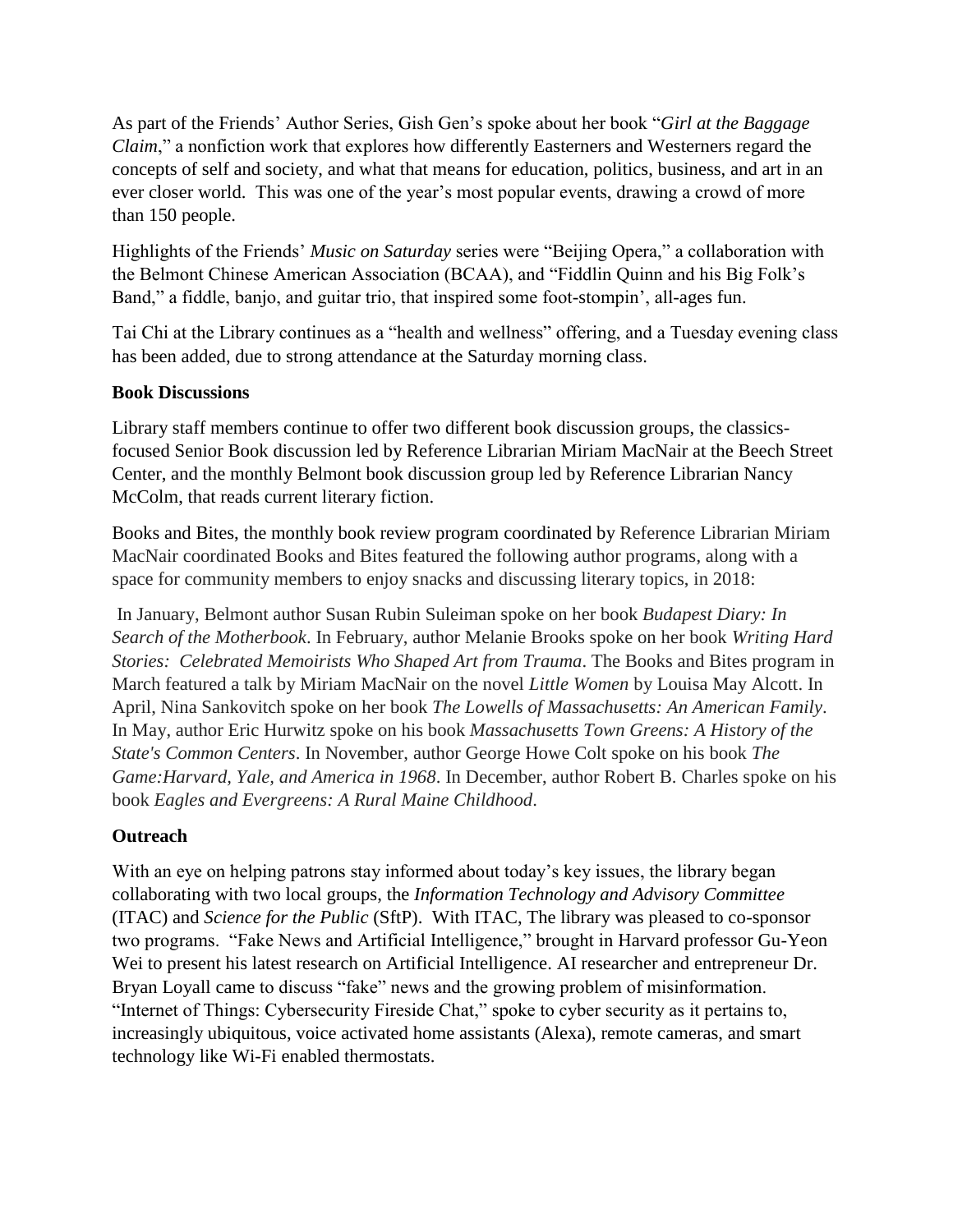In collaboration with SftP and the Belmont Media Center, the library sponsored a series of "Citizen Literacy" events that spoke to what individual citizens can do to help protect the environment, address climate change, and promote a health democracy.

With the Belmont and Watertown Councils on aging, the library co-sponsored the "Community Health Planning Fair" where people could learn about regional agencies that provide financial and caregiver resources and find a certified healthcare proxy.

Library staff members continued to participate in a variety of Town events, such as Meet Belmont, Town Day and the Belmont Chinese American Association's (BCAA) celebration of Chinese New Year. Throughout the summer, library personnel staffed a table at the Belmont Farmers Market, where the community could learn about our upcoming programs, check out a bestseller, and chat with a librarian, in addition to attending the Children's Departments Farmers' Market Storytime sessions.

## **Friends of the Belmont Public Library**

The Friends of the Belmont Public Library continued to provide strong support for the library in 2018, funding a wide range of programs reaching all ages and interests.

The friends program highlights included author talks, music on Saturday programming, and many other previously mentioned programs.

One major focus each year for the Friends is the summer reading program including funding the book prizes for the Children's Summer Reading program. In 2018, the Friends also funded Summer Thursdays with movies, crafts, and games for families. The Friends also continued to fund the library's popular museum pass program. The museum pass program offers free and discount passes to 20 museums and parks. The Library circulated nearly 2500 museum passes this year.

The Friends continued their focus on the exterior of the Library, planting new shrubs and trees and tending to seasonal planters. We are very thankful to Belmont Garden Club volunteers who also pitched in on the Friends' beautification efforts. Two new rocking chairs proved a popular summer addition to "Belmont's front porch."

Funding for the Friends comes from member donations and used book sale operations. Over 300 members and donors made generous contributions in support of the Belmont Public Library. The community also supports the Friends through thousands of donated books. The Library Friends Annual Book Sale in October was a huge success in 2018, with record revenues. The Friends' Everyday Book Shop, located in the library near the circulation desk, continues to provide a great value for book shoppers as well as a growing pot of funds for library programs. In addition, the Friends were able to provide used books for a variety of other worth causes including materials for teacher libraries in Belmont schools and free books for patrons of the Belmont Food Pantry.

## **Belmont Public Library Foundation**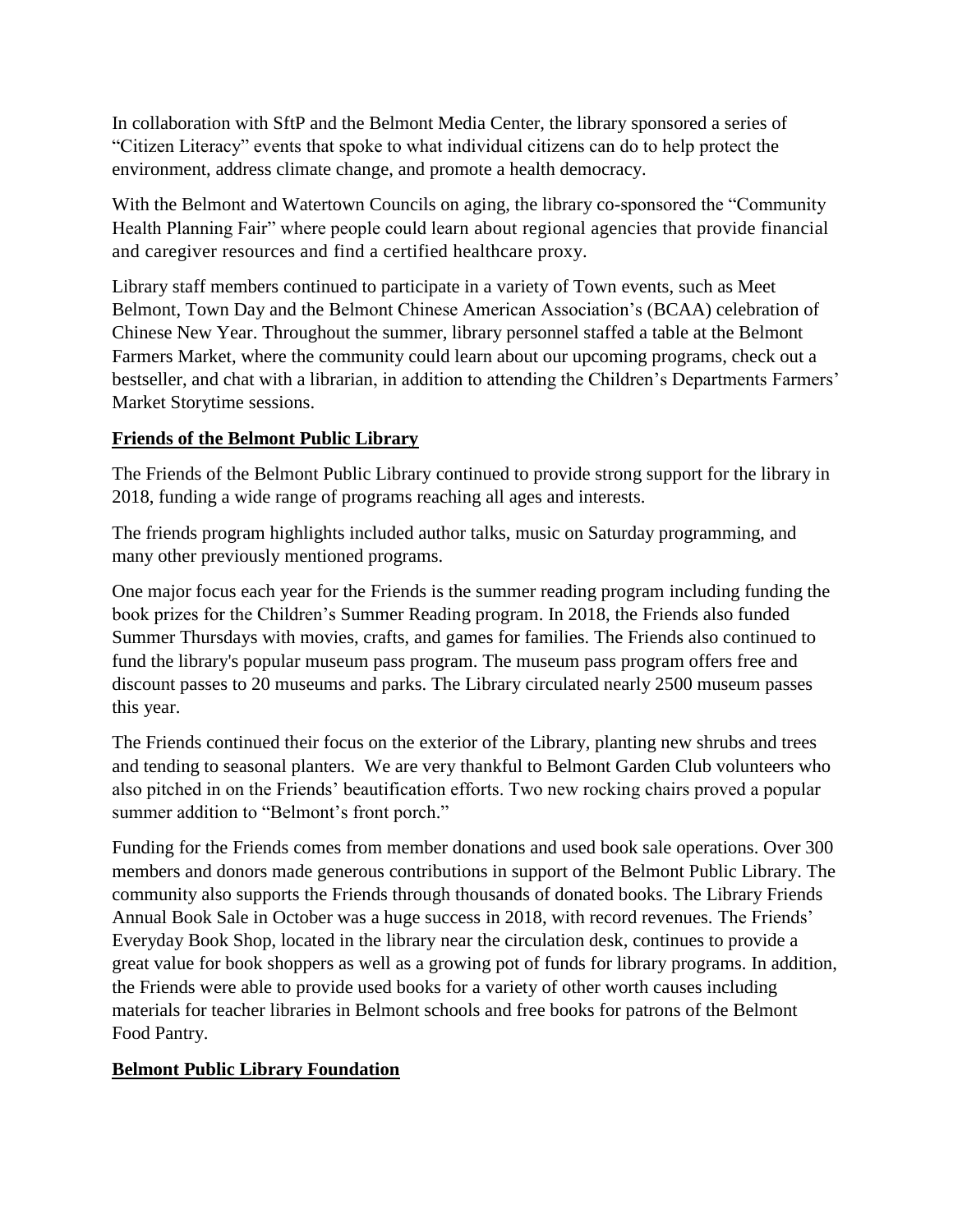The Belmont Library Foundation, a Massachusetts  $501(c)(3)$  corporation, undertakes promotional and fundraising activities for the Belmont Public Library, including construction of a new library building. Now that Belmont's Library Building Committee is developing a schematic design for a new building, the Foundation is preparing a major capital campaign to support fundraising efforts. In collaboration with the Library, the Library Trustees, the Building Committee, the Friends of the Belmont Public Library and other community organizations, the Library Foundation will be leading the effort to raise private donations for this important project. Please visit [www.belmontlibraryfoundation.org](http://www.belmontlibraryfoundation.org/) to learn more.

## **Staffing**

Our longtime Coordinator of Public Services Emily Reardon retired at the end of October. Emily worked for the Library in a variety of roles, for 22 years and brought an outstanding level of customer service. Emily was the first Young Adult Librarian, then called "Teen Librarian" and was responsible for showing our community the importance of teen services at the Library. Emily also created the first Library website, and became the Coordinator of Public Services, the affective second in command at the Library.

Through the years Emily guided the library staff to build a successful adult reference department, materials collection, and strong community programming. Most notably Emily was the creator of "One Book One Belmont" the library's most successful recurring event, and one that has inspired many other towns across the state. Since 2008 we have had seven offerings of the program. Emily guided us through one final One Book One Belmont, and retired the day that the month long event concluded. We wish Emily the best of luck in retirement.

Mary Carter who was serving as the Community Services Librarian, was promoted to the role of Coordinator of Public Services, upon Emily's retirement. .

Downstairs in Children's, part-time Children's Librarian Adrienne Ross also retired in the fall. She will still work an occasional shift with the Children's Room, and continue to play and perform as part of the Ukuladies musical duo. While Adrienne is an irreplaceable member of the staff, we were very happy to welcome our new part-time Children's Librarian Kathy Caple. Kathy had already been on the Belmont Library staff as a part-time Reference Librarian. She is an accomplished author and illustrator of picture books and beginning readers.

The Children's Staff also added Siosai Cheang to the staff as a part-time Library Assistant. The Circulation Staff welcomed Radhika Tavshikar to its ranks, while part time assistant Smitha Prasad assumed a full-time role after another position was made vacant.

## **Professional Development**

Reference Staff attended training sessions to update skills and learn about new developments in their fields. These included webinars and in-person training. A focus this year was financial literacy resources.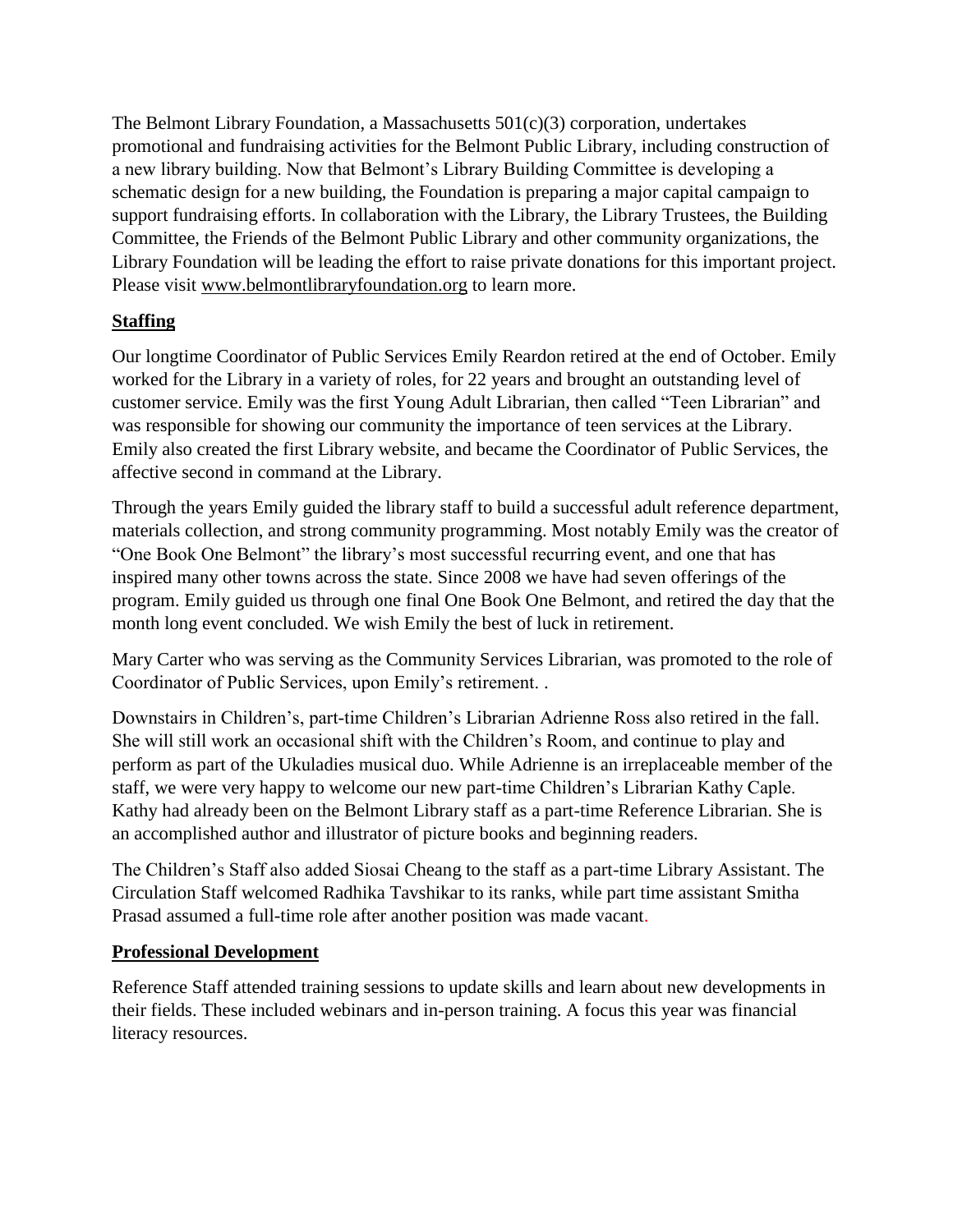Librarians also attended the Public Library Association annual meeting and, monthly network meetings to stay up-to-date on network-wide developments in software, policy, Library safety and other topics.

The Young Adult librarian took part in various professional development opportunities over the course of the year to improve her ability to serve our patrons. She began the year with an indepth, daylong course on Mental Health First Aid Training for teenagers. This class taught strategies for recognizing the symptoms of a teen in a mental health crisis, as well as how to assess whether if symptoms are a cause for immediate worry, and how to intervene if the patron has indicated that they have thought about suicide. She also attended Massachusetts Library Systems' annual Teen Summit, which provided networking opportunities with other teen service providers in the state, and informative sessions on programming.

As part of his goals set by the Board of Library Trustees, Library Director Peter Struzziero completed a Supervisory Leadership Development program offered by the Collins Center for Public Management and University of Massachusetts Amherst Workplace for Learning and Development. Peter also spoke at the New England Library Association annual conference with a presentation focused on special collections and community sponsorship.

The Police Department came and ran two sessions focused on dealing with difficult patrons, and how to respond to an emergency in the Library. The partnership with the Police is the strongest that it's been in many years. We were grateful for the attention and care they took in meeting with our staff, and the creativity that went into role playing to practice responses to Behavior Policy violations, and health care emergencies. We will continue this work in the future. Over the last few years we have installed security cameras, security alarms on different sections of the Library, and panic buttons, all through their guidance.

## **Administration**

## **Notable Building Updates and partnerships**

In addition to the programming and staffing highlights shared above, it is important to note the targeted improvements made to the library facilities.

As part of a Town Wide Green Communities Grant the library envelope was re insulated to help save on energy costs. The project involved the installation of new insulation. Phase one was the West Wing which took place between November of 2017 and February of 2018. Phase 2 was the East Wing and took place between March and May.

Town Tree Warden Tom Walsh recommended the removal of three large trees on the ground, thanks to the Department of Public Works for its assistance with the removal.

A new gutter was installed on the front of the building, and approximately 75 slate tiles were replaced on the original roof.